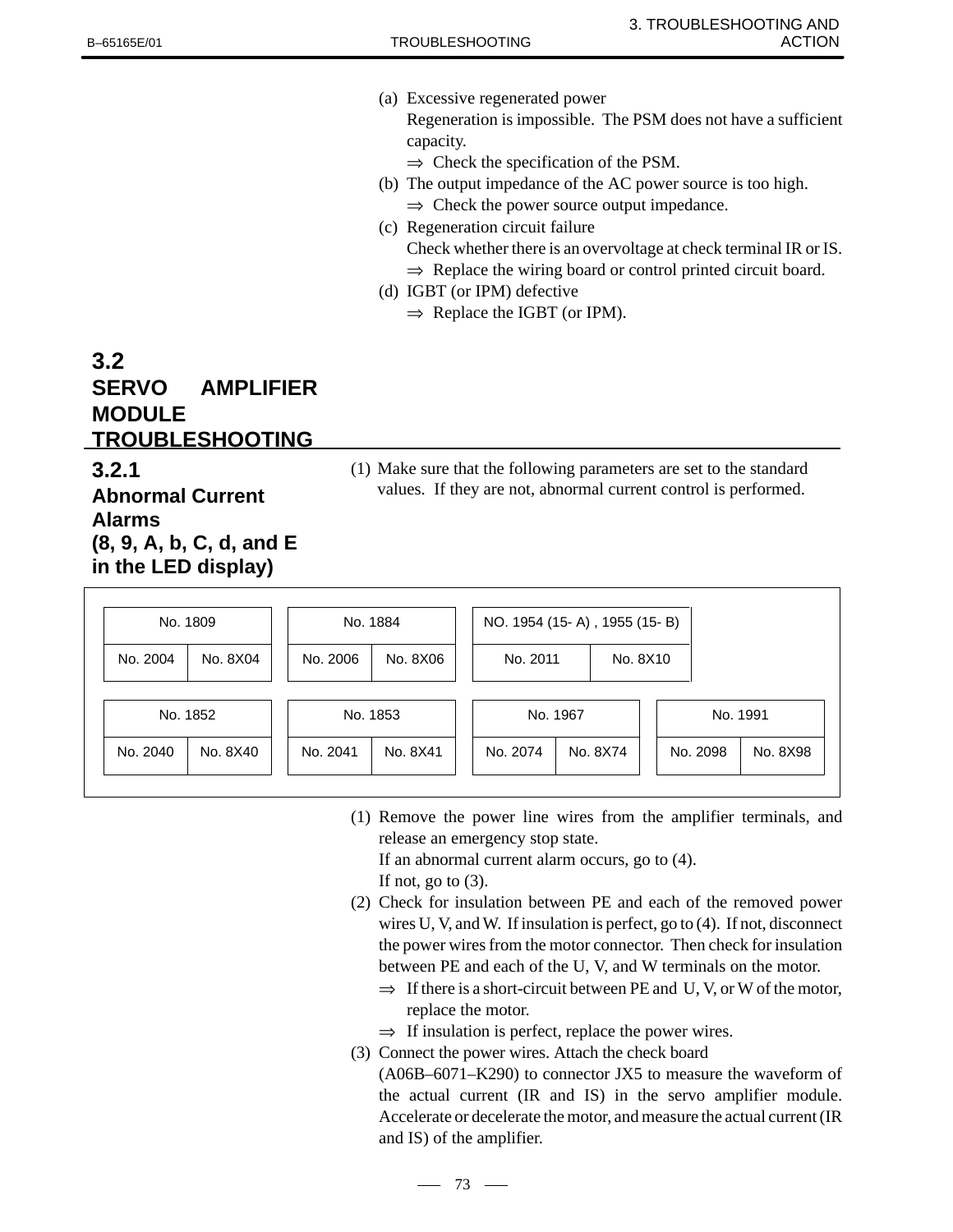## ACTION B-65165E/01 3. TROUBLESHOOTING AND

If an abnormal current alarm occurs right after an emergency stop state is released, go to (5).

Release an emergency stop state, and start the motor.

Check whether the waveform of the actual current (IR and IS) is a normal sine wave.

- $\Rightarrow$  If normal, go to (5).
- $\Rightarrow$  If not, replace the amplifier.
- (5) Check whether there is noise on the actual current (IR and IS) waveform.
	- $\Rightarrow$  If there is no noise, replace the amplifier.
	- $\Rightarrow$  If there is noise, use a shielding wire, and ground the shielding, or take other countermeasures as required.
- (6) If still there is noise, a probable cause is a defective command cable or a hardware failure in the CNC.

**3.2.2**

**IPM Alarms (8., 9., A., b., C., d., and E in the LED display; note these codes are displayed simultaneously with a period.)**

(1) Wait for about 10 minutes. Then release the emergency stop state. If an IPM alarm still occurs, go to (2).

If the cause is IPM overheat, the IPM alarm will not recur. IPM overheat can occur if the ambient temperature is high or the motor is overloaded. Check the operating condition.

(2) Remove the power wires from the amplifier terminals, and release an emergency stop state.

If the IPM alarm does not recur, go to (3).

If the IPM alarm recurs, the probable cause is the operation of the IPM protective function (for overcurrent or power failure). Replace the amplifier and see.

 $\Rightarrow$  If the IPM does not recur, go to (3).

- (3) Check for insulation between PE and each of the removed power wires U, V, and W. If insulation is perfect, go to (4). If not, disconnect the power wires from the motor connector. Then check for insulation between PE and each of the U, V, and W terminals on the motor.
	- $\Rightarrow$  If there is a short–circuit between PE and U, V, or W of the motor, replace the motor.
	- $\Rightarrow$  If insulation is perfect, replace the power wires.
- (4) Connect the power wires. Attach the check board

(A06B–6071–K290) to connector JX5 to measure the waveform of the actual current (IR and IS) in the servo amplifier module. Accelerate or decelerate the motor, and measure the actual current (IR and IS) of the amplifier.

If an overcurrent alarm occurs right after an emergency stop state is released, go to (5).

Release an emergency stop state, and start the motor.

Check whether the waveform of the actual current (IR and IS) is a normal sine wave.

- $\Rightarrow$  If normal, go to (5).
- $\Rightarrow$  If not, replace the amplifier.
- (5) Check whether there is noise on the actual current (IR and IS) waveform.

## $-74$   $-$